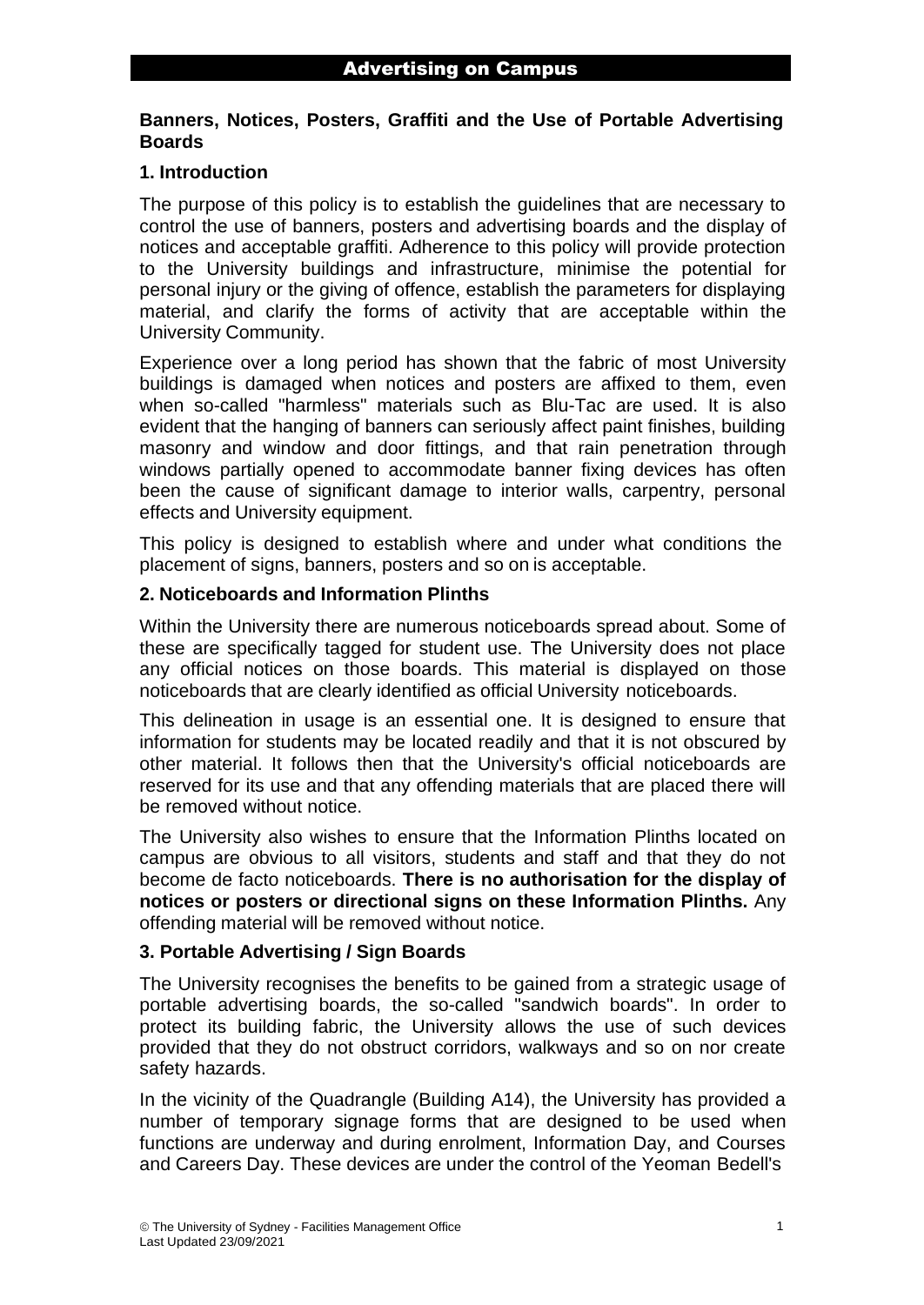# Advertising on Campus

Office. Some are designed to carry standard directional messages to the various locations and facilities, while others are designed to accommodate the more temporary notices that are required especially during the enrolment process, Summer School, and conference-type activities. There is no charge levied for use of these items. They are made in a style that reflects the University's signage style manual.

## **No signs of any type are to be fixed, in any form, to building walls or doors or windows.**

The placement of a permanent or temporary advertising sign is governed by the following:

- 1. The placement of long-term portable advertising boards is prohibited on the Camperdown and Darlington Campuses.
- 2. The placement of short-term portable advertising boards on those campuses to announce special University events will be considered on a case-by-case basis by the Facilities Management Office.
- 3. All signage must comply generally with the University's signage policy.
- 4. The procedure for obtaining approval to place a sign of this type is as set out below.

### **Permanent Advertising, Information and Identification Signs**

An application to erect a permanent advertising, information or identification sign must be forwarded to the Facilities Management Office, Facilities Strategic Planning Unit.

- The application must contain the following information:
- The applicant's contact details
- The proposed wording of the sign
- The proposed size of the sign, indicating the height and placement of lettering The proposed colours of the sign and pole
- The proposed location of the sign
- The proposed pole type
- The proposed fixing details

# **Temporary Portable Advertising Boards**

An application to display a temporary board must be made to the Facilities Management Office, Facilities Strategic Planning Unit.

The application must contain the following information:

- The applicant's contact details
- The special University event to be advertised
- The proposed wording of the sign
- The proposed location of the sign
- The proposed duration, ie., start and removal date of the sign.

To ensure stability and uniformity, it is suggested that the size of the portable sign be approximately 800mm High x 600mm Wide, with at least 200mm Gap at the base for wind resistance. It is also suggested that the signs be chained to a pole or post if possible.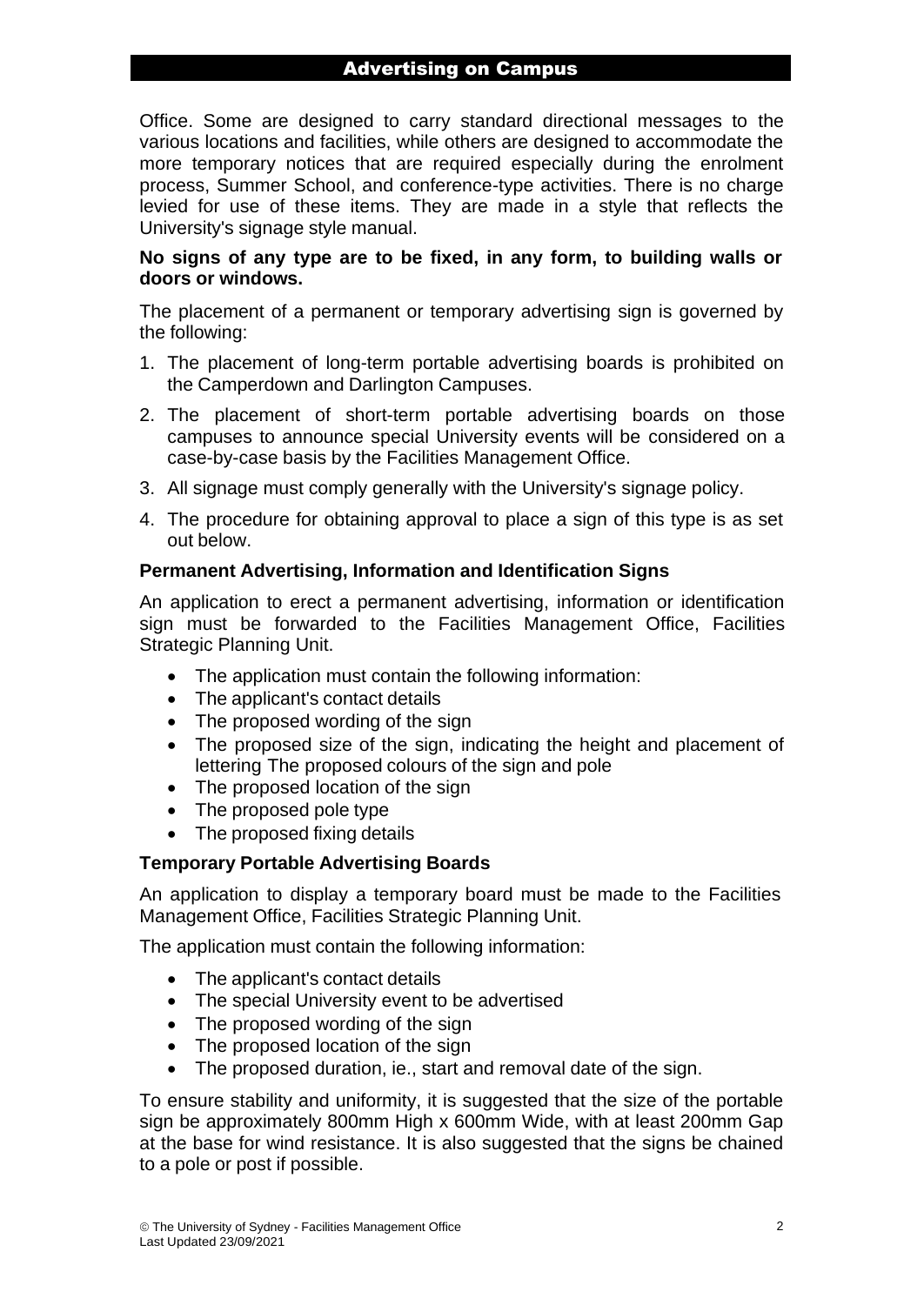**Note:** All costs associated with the design, construction and erection of either permanent or temporary signs are at the responsibility of the applicant.

## **4. Graffiti**

In this policy context, "graffiti" is defined to include the placement of posters, notices, advertisements and similar items, as well as the printing of signs within the area specified in the "tunnel" and the "chalking" of messages and signs on footpaths and roadways.

Posters and notices may only be placed on noticeboards erected around the University for students' use. The noticeboards to be used for this purpose are readily identified and are not to be confused with those designated for official notices. Posters and notices may not be placed over official notices on existing noticeboards or attached to trees, posts, footpaths, fences, railings, walls or any other unapproved areas.

The tunnel providing access between Science Road and the Griffith Taylor Building is also available for the display of notices. This tunnel, often referred to as the 'graffiti tunnel', is the usual route between the Holme Building and Manning House. It is the only site in the University where paint may be used.

No posters, notices or painted signs are permitted around the entrances at either end of the tunnel nor may they be displayed above the indicator mark on the wall in the "uncovered" section of the tunnel. For safety reasons, signs are not to be painted on the horizontal surfaces of any steps.

The University of Sydney Union has installed chalkboards and noticeboards in the Wentworth Building along the main corridor to Darlington. These chalkboards, which are cleared of all messages overnight, are for anyone to use for any message in chalk. The practice of chalking elsewhere around the University is permitted only on footpaths and roadways and not at all in the Main Quadrangle. Only sticks of chalk may be used. It is not permitted to use a chalk mixture painted onto any surface with a brush. Any chalk used must be able to be removed using water.

The Facilities Management Office is entitled to refuse or remove at its discretion any sign which is offensive, conflicts with University objectives or has been the subject of a complaint.

### **5. Banners**

From time to time, the University approves of the placement of banners on the fences adjacent to the entrances to the campus.

These banners usually refer to University-wide events such as Information Day, Courses and Careers Day, and the Chancellor's Committee Bookfest.

They are placed for a specific period of time and removed as soon as the particular event is concluded.

Any proposal by other academic, administrative or student groups within the University for the erection of a banner will be subject to the following:

(a) approval to erect such a banner and the terms under which it is erected will be determined by the Deputy Vice-Chancellor (Planning and Resources) on a case-by-case basis;